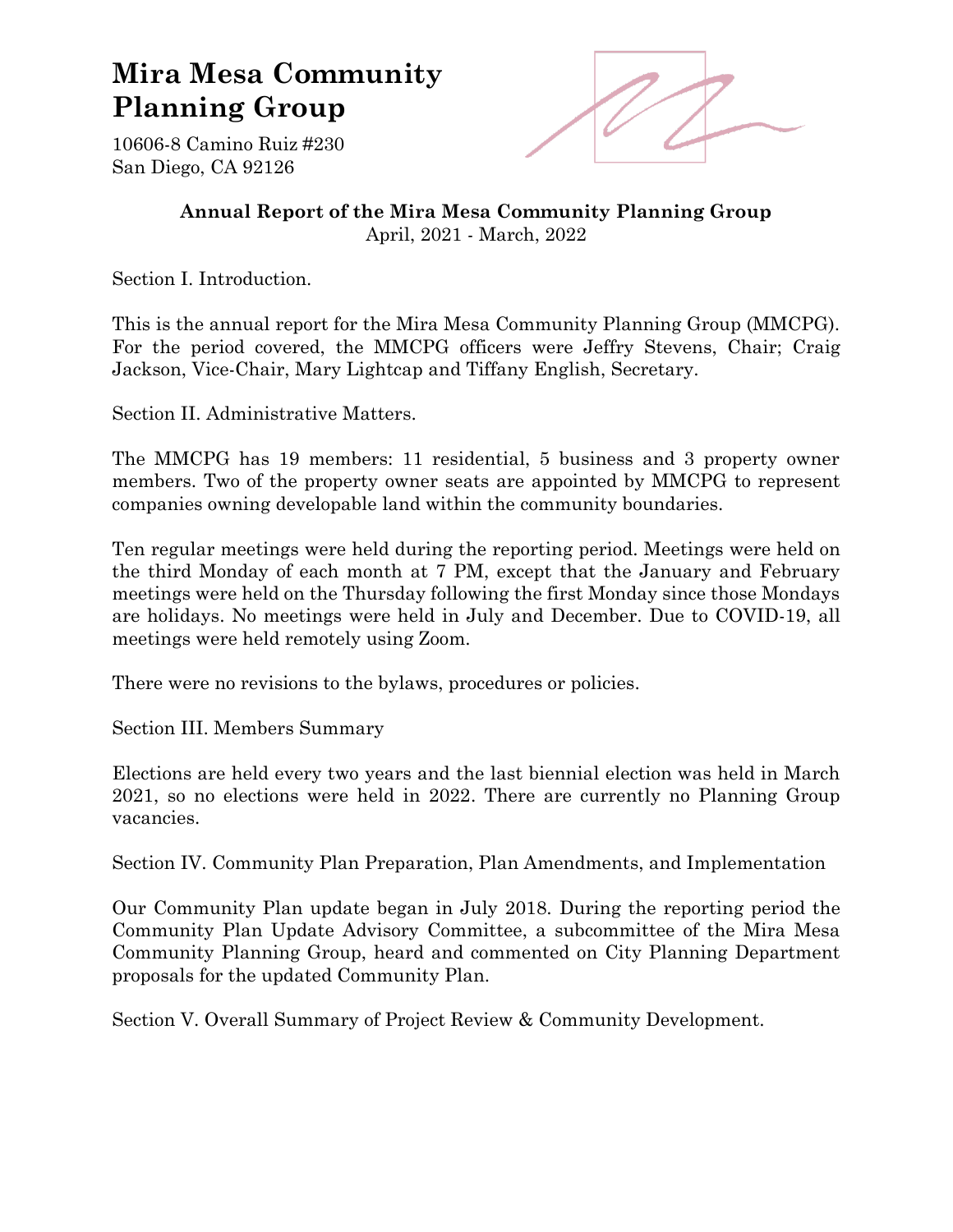April 2021:

- 1. Election of Planning Group officers: Jeffry Stevens was elected Chair; Craig Jackson was elected Vice-Chair, Mary Lightcap was elected Secretary.
- 2. Property Owner position appointment: Mike Linton of Vulcan Material was appointed to the position
- 3. Review and comments on the Community Plan Update.

## May 2021:

- 1. Supervisor, *Terra Lawson-Remer*, *Board of Supervisors District 3,* spoke regarding the Mira Mesa Epicenter Youth and Community Center project.
- 2. Flite Sorrento Valley Golf Entertainment Center *Hannah Wong/Brooke Peterson*- presented overview for an 18.4-acre project to develop and entertainment golf facility, FlyingTee.
- 3. San Diego Redistricting Commission Lora Fleming and Commissioner Mitz Lee. They presented the redistricting process.

June 2021:

- 1. Headquarters Point NDP 669831 Jon Ohlson Neighborhood development permit presented for BPI. 10.3 acres off Wateridge circle. 15 approved, 1 abstained and 1 vote of No.
- 2. El Cuervo del Sur Phase II Vanessa Sandoval. Voted to make no recommendation on this project.
- 3. Los Penasquitos Canyon Preserve Phase II Enhancement located in Lopez Canyon – Vanessa Sandoval. Approved 17-0.
- 4. Capital Improvement Program. Voted to follow the priorities in the FBA/PFFP approved in 2016.
- 5. Consolidated Plan Advisory Board (CPAB) Leo Alarcon. Requested applications for new members.

August 2021:

- 1. Capital Improvement Program The MMCPG Chair asked for an approval from the group of our most critical project needs to be communicated to the planning department. Recommendations are: 1) Expansion of the Mira Mesa community park, 2) A new field at Wangenheim and 3) Improvements to Salk park. These are the short-term priorities for projects already in progress. In addition there are two critical projects not yet started: 4) recreation center in the planned park approved as part of the 3Roots project. 5) completion of the missing link of Carroll Canyon Rd by El Camino Memorial Park. Approved 14-0.
- 2. County Epicentre project David Norgard from the county of SD parks and rec presented on preliminary plans for the Epicentre.
- 3. Aquila (3Roots) –Tim Baker. Affordable housing presentation within the 3Roots project. The affordable housing is replacing the Senior housing that was in the earlier presentations. 180 units total. 24 612 sf one bedroom, 79 810 sf two bedroom, 77 1100 sf three bedroom units. Rent will be \$728-\$1455 for those who qualify. Qualification is 30-60% of area median income. No action requested at this time.